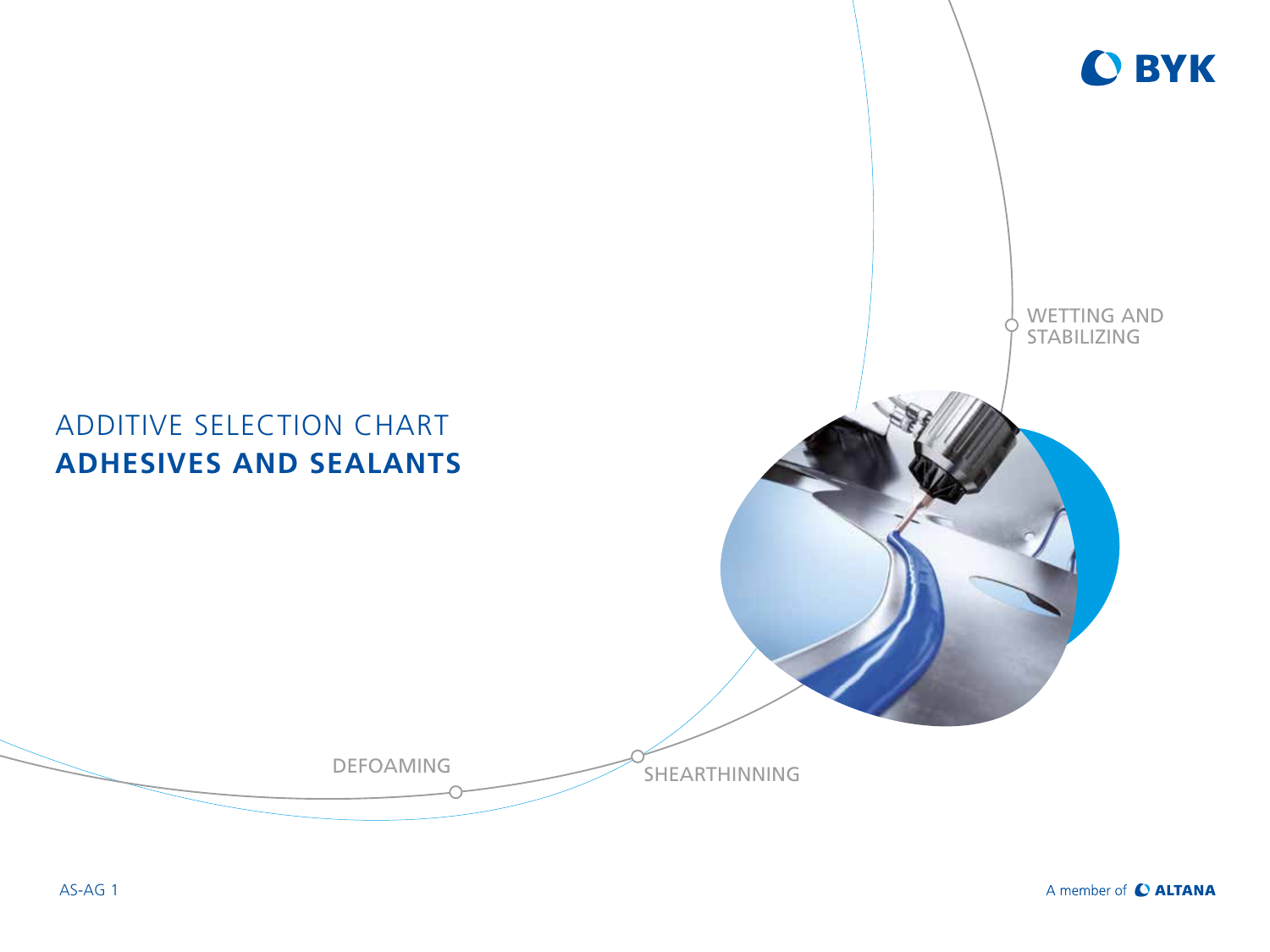# **Adhesives and Sealants (1/3)**

| <b>Application</b>          | <b>Reactive systems</b>                                      |                                                                                                          |                                                                                                |                                                                               | <b>Aqueous systems</b>                                          |                                                                                             |                                                                                                        | <b>Hotmelts</b>                                                |                                                                                   |
|-----------------------------|--------------------------------------------------------------|----------------------------------------------------------------------------------------------------------|------------------------------------------------------------------------------------------------|-------------------------------------------------------------------------------|-----------------------------------------------------------------|---------------------------------------------------------------------------------------------|--------------------------------------------------------------------------------------------------------|----------------------------------------------------------------|-----------------------------------------------------------------------------------|
|                             | Polyurethane                                                 | <b>Epoxy, one-pack</b>                                                                                   | <b>Epoxy, two-pack</b>                                                                         | <b>Acrylate</b>                                                               | <b>Silane terminated</b><br>polymers                            | <b>Acrylate</b>                                                                             | <b>VAE</b>                                                                                             | <b>Polyurethane</b>                                            |                                                                                   |
| <b>Defoaming</b>            | Silicone:<br>BYK-1796* ●<br>BYK-088 O                        | Silicone:<br>BYK-1796 <sup>*</sup><br>BYK-A 525 ○<br>BYK-A 530 ○                                         | Silicone:<br>BYK-1796* ●<br>BYK-A 525 ○<br><b>BYK-A 530 ○</b>                                  |                                                                               | Silicone:<br>BYK-1796* ●<br>BYK-1799 <sup>*</sup> ○             | Silicone:<br>BYK-093 ●<br>BYK-094 <b>O</b><br>BYK-017 O<br>BYK-022 O                        | Silicone:<br>BYK-022 ●<br>BYK-093 ●<br>BYK-1650 ○<br>BYK-1724 ○                                        | Silicone:<br>BYK-022 ●<br>BYK-094 ●<br>BYK-093 ○<br>BYK-1786 ○ | Silicone:<br><b>BYK-070 ○</b>                                                     |
|                             | Silicone-free:<br>BYK-1794* ●<br>BYK-1795* ●<br>BYK-A 535* ● | Silicone-free:<br>BYK-A 501 ●<br>BYK-A 535 <sup>*</sup><br>BYK-1790 <sup>*</sup> ○<br><b>BYK-A 550 ○</b> | Silicone-free:<br><b>BYK-A 501 ●</b><br>BYK-A 535* ●<br>BYK-1790 <sup>*</sup> ○<br>BYK-A 550 ○ | Silicone-free:<br>BYK-1795* ●<br>BYK-A 535 <sup>*</sup><br><b>BYK-A 515 ○</b> | Silicone-free:<br>BYK-A 535 <sup>*</sup> ○                      | <b>BYK-044 O</b><br>BYK-1611 ○<br>BYK-1650 ○<br>BYK-1719 ○                                  | BYK-1786 ○                                                                                             |                                                                |                                                                                   |
|                             |                                                              |                                                                                                          |                                                                                                |                                                                               |                                                                 | Silicone-free:<br>BYK-1640 ●<br>BYK-1740 ●<br>BYK-012 O<br>BYK-014 O<br>$BYK-016$ $\circ$   | Silicone-free:<br>BYK-014<br>BYK-1640 ●                                                                | Silicone-free:<br>BYK-014<br>BYK-1640 ○                        | Silicone-free:<br>BYK-1691 SD <sup>*</sup> ●<br>BYK-1794* ●<br><b>BYK-A 505 ○</b> |
|                             |                                                              |                                                                                                          |                                                                                                |                                                                               |                                                                 | Mineral oil:<br>BYK-037 ●<br>BYK-1630 ●<br>BYK-039 ○                                        |                                                                                                        |                                                                |                                                                                   |
| <b>Substrate</b><br>wetting | Silicone:<br>BYK-333* ●<br>BYK-378* ●<br>BYK-307* ○          | Silicone:<br>BYK-333* ●<br>BYK-378* ●<br>BYK-307 <sup>*</sup> ○<br>BYK-310 O                             | Silicone:<br>BYK-333* ●<br>BYK-378* ●<br>BYK-307 <sup>*</sup> ○<br>BYK-310 O                   | Silicone:<br>BYK-333* ●<br>BYK-378* ●<br>BYK-307 <sup>*</sup> ○               | Silicone:<br>BYK-333* ●<br>BYK-378* ●<br>BYK-307 <sup>*</sup> ○ | Silicone:<br>BYK-3400 ●<br>BYK-3450 ●<br>BYK-3451 ●<br>BYK-3455 ●<br>BYK-348 O<br>BYK-349 ○ | Silicone:<br>BYK-3400 <sup>O</sup><br>BYK-3450 ●<br>BYK-3451 ●<br>BYK-3455 ●<br>BYK-348 O<br>BYK-349 ○ | Silicone:<br>BYK-3400 ●<br>BYK-348 O<br>BYK-349 ○              |                                                                                   |
|                             |                                                              |                                                                                                          |                                                                                                |                                                                               |                                                                 | Silicone-free:<br>BYK-3410 ●<br>BYK-DYNWET 800 ○                                            | Silicone-free:<br>BYK-3410 ●<br>BYK-DYNWET 800 O                                                       | Silicone-free:<br>BYK-3410 ●                                   |                                                                                   |

First recommendation Second recommendation \* High-solid additives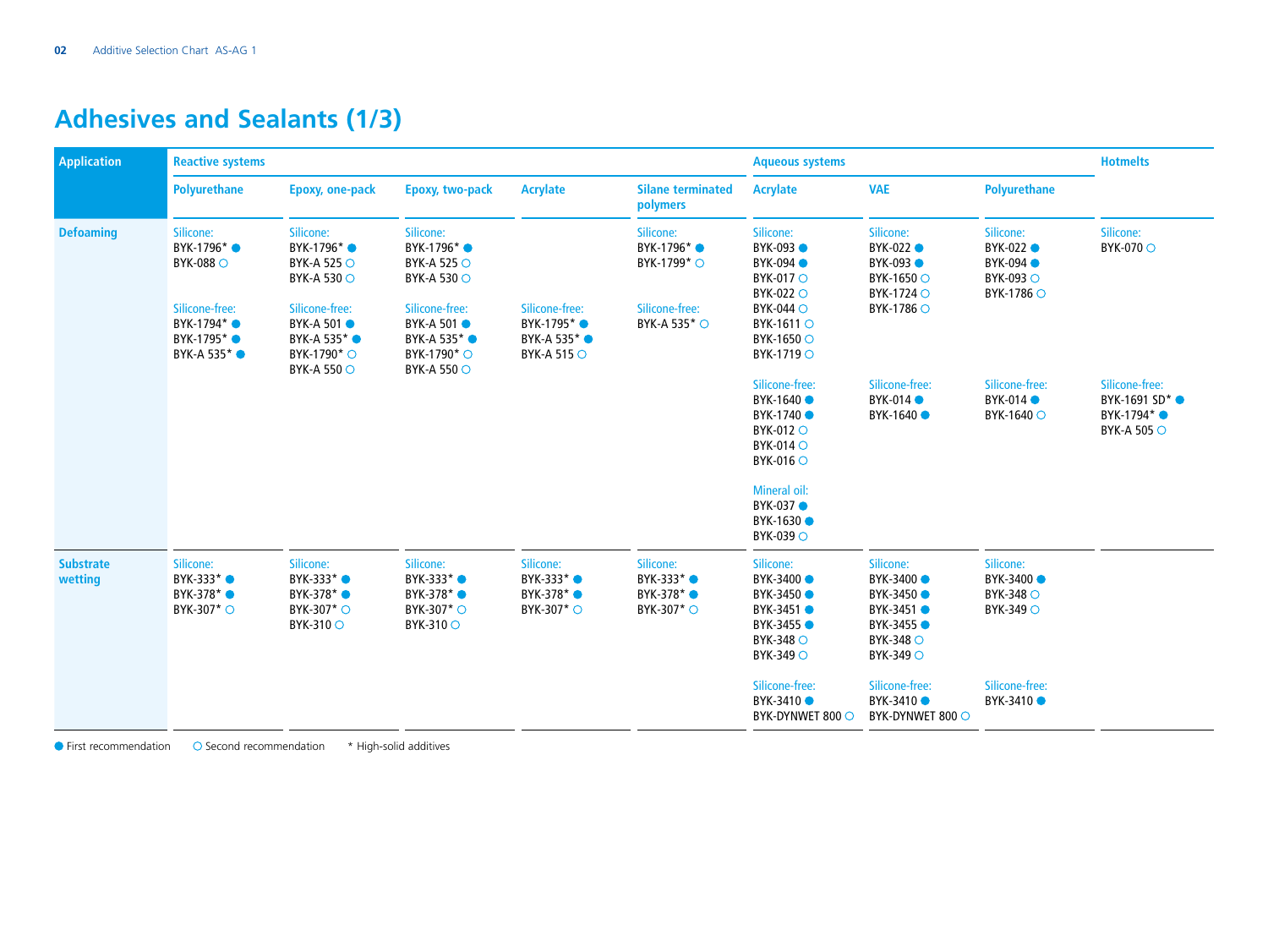# **Adhesives and Sealants (2/3)**

| <b>Application</b>                                 | <b>Reactive systems</b>                                          |                                                                                                                          |                                                                                                                          |                                                                                                                         | <b>Aqueous systems</b>                       |                                                          |                                                                                                                                                | <b>Hotmelts</b>                                             |  |
|----------------------------------------------------|------------------------------------------------------------------|--------------------------------------------------------------------------------------------------------------------------|--------------------------------------------------------------------------------------------------------------------------|-------------------------------------------------------------------------------------------------------------------------|----------------------------------------------|----------------------------------------------------------|------------------------------------------------------------------------------------------------------------------------------------------------|-------------------------------------------------------------|--|
|                                                    | <b>Polyurethane</b>                                              | Epoxy, one-pack                                                                                                          | Epoxy, two-pack                                                                                                          | <b>Acrylate</b>                                                                                                         | <b>Silane terminated</b><br>polymers         | <b>Acrylate</b>                                          | <b>VAE</b>                                                                                                                                     | <b>Polyurethane</b>                                         |  |
| <b>Rheology</b><br>additives for<br>anti-settling  | RHEOBYK-7410 ET<br>CLAYTONE-40 ○<br>GARAMITE-1958 $\circ$        | <b>RHEOBYK-7410 ET●</b><br>CLAYTONE-40 O<br>GARAMITE-1958 $\circ$<br>GARAMITE-7305 O<br>RHEOBYK-430 O<br>RHEOBYK-D 410 O | <b>RHEOBYK-7410 ET●</b><br>CLAYTONE-40 O<br>GARAMITE-1958 $\circ$<br>GARAMITE-7305 O<br>RHEOBYK-430 O<br>RHEOBYK-D 410 O | <b>CLAYTONE-40</b><br>GARAMITE-1958<br>GARAMITE-7305<br><b>RHEOBYK-7410 ET●</b><br>In combination<br>with fumed silica: | Mixed mineral clay:<br>GARAMITE-7303 O       | Low shear thickener:<br>RHEOBYK-7600 O                   | Low shear thickener:<br>RHEOBYK-H 3300 VF ● RHEOBYK-H 3300 VF ● RHEOBYK-H 3300 VF ●                                                            | Low shear thickener:                                        |  |
|                                                    |                                                                  |                                                                                                                          |                                                                                                                          |                                                                                                                         | Castor oil derivative:<br>RHEOBYK-100 ○      | RHEOBYK-H 7500 VF ○                                      |                                                                                                                                                |                                                             |  |
|                                                    |                                                                  |                                                                                                                          |                                                                                                                          |                                                                                                                         | In combination<br>with fumed silica:         | Acrylate thickener:<br><b>RHEOBYK-HV 80 ●</b>            | Acrylate thickener:<br><b>RHEOBYK-HV 80 ●</b>                                                                                                  | Acrylate thickener:<br>RHEOBYK-HV 80 <sup>®</sup>           |  |
|                                                    |                                                                  |                                                                                                                          |                                                                                                                          | RHEOBYK-7405<br>RHEOBYK-R 605<br>RHEOBYK-R 606                                                                          | <b>RHEOBYK-R 606 ●</b><br>RHEOBYK-R 607 O    | Hydroclay:<br><b>OPTIGEL-WX ●</b><br>LAPONITE-SL 25 O    | Hydroclay:<br><b>OPTIGEL-WX ●</b><br>OPTIGEL-WA O                                                                                              | Hydroclay:<br><b>OPTIGEL-WX ●</b><br>OPTIGEL-WA O           |  |
|                                                    |                                                                  |                                                                                                                          |                                                                                                                          |                                                                                                                         |                                              | Urea thickener:<br>RHEOBYK-7420 CAO<br>RHEOBYK-7420 ET O |                                                                                                                                                | Urea thickener:<br>RHEOBYK-7420 CAO<br>RHEOBYK-7420 ET O    |  |
| <b>Rheology</b><br>additives for<br>sag resistance | GARAMITE-1958<br>GARAMITE-7303<br>CLAYTONE-40 O<br>RHEOBYK-430 ○ | GARAMITE-7305<br>CLAYTONE-40 O<br>GARAMITE-1958 O                                                                        | GARAMITE-7305<br>CLAYTONE-40 O<br>GARAMITE-1958 O                                                                        | GARAMITE-7305<br><b>RHEOBYK-430 ●</b><br>CLAYTONE-40 O<br>RHEOBYK-431 O                                                 | Amide waxes:<br>RHEOBYK-7502<br>RHEOBYK-7503 | Low shear thickener:<br>RHEOBYK-7600<br>RHEOBYK-7610 ●   | Low shear thickener:<br>RHEOBYK-7600<br>RHEOBYK-H 7500 VF ● RHEOBYK-H 7500 VF ●<br>RHEOBYK-H 3300 VF ● RHEOBYK-H 3300 VF ○ RHEOBYK-H 3300 VF ○ | Low shear thickener:<br>RHEOBYK-7600                        |  |
|                                                    |                                                                  |                                                                                                                          |                                                                                                                          |                                                                                                                         | Mixed mineral clay:<br>GARAMITE-7303 O       | RHEOBYK-H 7500 VF ●                                      |                                                                                                                                                |                                                             |  |
|                                                    | Castor oil derivative:<br>RHEOBYK-100 O                          | Castor oil derivative:<br>RHEOBYK-100 O                                                                                  | Castor oil derivative:<br>RHEOBYK-100 O                                                                                  |                                                                                                                         | Castor oil derivative:<br>RHEOBYK-100 O      | Acrylate thickener:<br><b>RHEOBYK-HV 80 ●</b>            | Acrylate thickener:<br><b>RHEOBYK-HV 80 ●</b>                                                                                                  | <b>Acrylate thickener:</b><br><b>RHEOBYK-HV 80 ●</b>        |  |
|                                                    | RHEOBYK-7590 ○                                                   | RHEOBYK-7590 ○                                                                                                           | RHEOBYK-7590 ○                                                                                                           |                                                                                                                         | RHEOBYK-7590 ○                               | Hydroclay:<br><b>OPTIGEL-WAO</b>                         | Hydroclay:<br><b>OPTIGEL-WAO</b>                                                                                                               | Hydroclay:<br>OPTIGEL-WA <sup>O</sup>                       |  |
|                                                    |                                                                  |                                                                                                                          |                                                                                                                          |                                                                                                                         | In combination<br>with fumed silica:         | LAPONITE-SL 25 O                                         | OPTIGEL-WX O                                                                                                                                   | OPTIGEL-WX O                                                |  |
|                                                    |                                                                  |                                                                                                                          |                                                                                                                          |                                                                                                                         | <b>RHEOBYK-R 606 ●</b><br>RHEOBYK-R 607 O    | Urea thickener:<br>RHEOBYK-425 $\bigcirc$                |                                                                                                                                                | Urea thickener:<br><b>RHEOBYK-425 ○</b><br>RHEOBYK-7420 CAO |  |
|                                                    |                                                                  |                                                                                                                          |                                                                                                                          |                                                                                                                         |                                              | Mixed mineral clay:<br>GARAMITE-1958 O                   |                                                                                                                                                | RHEOBYK-7420 ET O                                           |  |
| <b>Viscosity control</b><br>technology             |                                                                  |                                                                                                                          | <b>Breaker:</b><br>BYK-P 2710 ●                                                                                          |                                                                                                                         |                                              |                                                          |                                                                                                                                                |                                                             |  |
|                                                    |                                                                  |                                                                                                                          | <b>Booster:</b><br>BYK-P 2720 ●                                                                                          |                                                                                                                         |                                              |                                                          |                                                                                                                                                |                                                             |  |

 $\bullet$  First recommendation  $\bullet$  Second recommendation  $*$  High-solid additives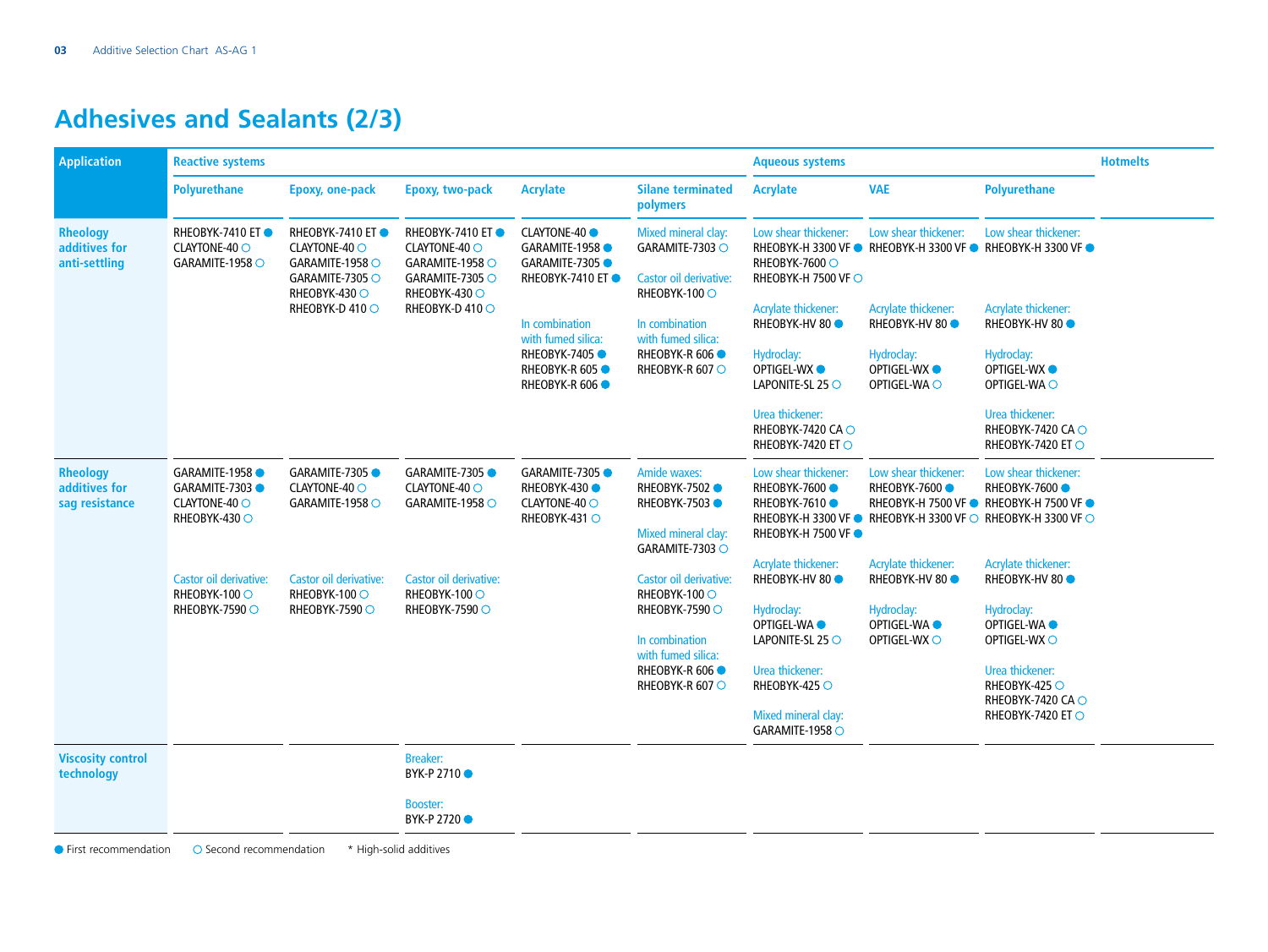# **Adhesives and Sealants (3/3)**

| <b>Application</b>                                                                            | <b>Reactive systems</b>                                                                                                                |                                                                                          |                                                                                                                            |                                                                                |                                                                                                                                                           | <b>Aqueous systems</b>                                                                                                                        | <b>Hotmelts</b>                                                                                                                                              |                                                                                                                                                        |                                                                       |
|-----------------------------------------------------------------------------------------------|----------------------------------------------------------------------------------------------------------------------------------------|------------------------------------------------------------------------------------------|----------------------------------------------------------------------------------------------------------------------------|--------------------------------------------------------------------------------|-----------------------------------------------------------------------------------------------------------------------------------------------------------|-----------------------------------------------------------------------------------------------------------------------------------------------|--------------------------------------------------------------------------------------------------------------------------------------------------------------|--------------------------------------------------------------------------------------------------------------------------------------------------------|-----------------------------------------------------------------------|
|                                                                                               | <b>Polyurethane</b>                                                                                                                    | Epoxy, one-pack                                                                          | Epoxy, two-pack                                                                                                            | <b>Acrylate</b>                                                                | <b>Silane terminated</b><br>polymers                                                                                                                      | <b>Acrylate</b>                                                                                                                               | <b>VAE</b>                                                                                                                                                   | <b>Polyurethane</b>                                                                                                                                    |                                                                       |
| <b>Rheology</b><br>additives for<br>anti-spattering<br>(application<br>control)               |                                                                                                                                        |                                                                                          |                                                                                                                            |                                                                                |                                                                                                                                                           | High shear thickener:<br>RHEOBYK-T 1000 VF ●                                                                                                  | High shear thickener:<br><b>RHEOBYK-T 1000 VF●</b><br>RHEOBYK-T 1010 VF ● RHEOBYK-T 1010 VF ●<br>RHEOBYK-L 1400 VF ○ RHEOBYK-L 1400 VF ○ RHEOBYK-L 1400 VF ○ | High shear thickener:<br><b>RHEOBYK-T 1000 VF ●</b><br><b>RHEOBYK-T 1010 VF●</b>                                                                       |                                                                       |
|                                                                                               |                                                                                                                                        |                                                                                          |                                                                                                                            |                                                                                |                                                                                                                                                           | In combination with<br>low shear thickener:                                                                                                   | In combination with<br>low shear thickener:                                                                                                                  | In combination with<br>low shear thickener:<br>RHEOBYK-H 3300 VF ● RHEOBYK-H 3300 VF ● RHEOBYK-H 3300 VF ●                                             |                                                                       |
| <b>Wetting and</b><br>dispersing<br>additives for<br>viscosity<br>reduction                   | <b>BYK-W 969</b><br><b>BYK-W 985 ●</b><br>BYK-W 9010 <sup>*</sup> ●<br>BYK-9076 <sup>*</sup> ○<br>DISPERBYK-118 O<br>DISPERBYK-2152* O | BYK-W 996<br>BYK-W 9010 <sup>*</sup> ●<br>BYK-W 9011 <sup>*</sup> ○<br>DISPERBYK-2152* O | <b>BYK-W 969</b><br><b>BYK-W 996 ●</b><br>BYK-W 9010*<br>BYK-W 9011 <sup>*</sup> ○<br>DISPERBYK-118 O<br>DISPERBYK-2152* ○ | <b>BYK-W 969</b>                                                               | DISPERBYK-2157*●<br>DISPERPLAST-1142*<br>DISPERPLAST-1148<br>BYK-9076 <sup>*</sup> ○<br>DISPERBYK-2152* $\bigcirc$<br>DISPERBYK-2155* ○<br>DISPERPLAST-IO | <b>Inorganic fillers</b><br>and pigments:<br><b>BYK-154 ●</b><br>DISPERBYK-190<br><b>DISPERBYK-199●</b><br>DISPERBYK-2080<br>DISPERBYK-2015 O | <b>Inorganic fillers</b><br>and pigments:<br><b>BYK-154</b><br>DISPERBYK-190<br><b>DISPERBYK-199●</b><br>DISPERBYK-2080<br>DISPERBYK-2015 O                  | <b>Inorganic fillers</b><br>and pigments:<br><b>BYK-154 ●</b><br><b>DISPERBYK-190 ●</b><br>DISPERBYK-199<br><b>DISPERBYK-2080●</b><br>DISPERBYK-2015 O |                                                                       |
|                                                                                               |                                                                                                                                        |                                                                                          |                                                                                                                            |                                                                                |                                                                                                                                                           | Organic pigments/<br>carbon black:<br>DISPERBYK-191*●<br>DISPERBYK-2015 O                                                                     | Organic pigments/<br>carbon black:<br>DISPERBYK-191*●<br>DISPERBYK-2015 O                                                                                    | Organic pigments/<br>carbon black:<br>DISPERBYK-191*●<br>DISPERBYK-2015 O                                                                              |                                                                       |
| <b>Wetting and</b><br>dispersing<br>additives for<br>viscosity reduction<br>and anti-settling | BYK-P 105 <sup>*</sup> ●<br><b>BYK-W 980 •</b><br>BYK-W 961 $\circ$<br>BYK-W 966 $\circ$                                               | <b>BYK-W 940</b><br>BYK-W 966 O                                                          | <b>BYK-W 940</b><br><b>BYK-W 980 ·</b><br>BYK-W 966 $\circ$                                                                | BYK-P 105* ●<br><b>BYK-W 980 ·</b><br><b>BYK-W 940 ○</b><br><b>BYK-W 966 ○</b> |                                                                                                                                                           | <b>Inorganic fillers</b><br>and pigments:<br>ANTI-TERRA-250                                                                                   | <b>Inorganic fillers</b><br>and pigments:<br>ANTI-TERRA-250                                                                                                  | <b>Inorganic fillers</b><br>and pigments:<br>ANTI-TERRA-250                                                                                            |                                                                       |
| <b>Extending</b><br>opentime                                                                  |                                                                                                                                        |                                                                                          |                                                                                                                            |                                                                                |                                                                                                                                                           | <b>BYKETOL-PC</b>                                                                                                                             | <b>BYKETOL-PC</b>                                                                                                                                            | <b>BYKETOL-PC</b>                                                                                                                                      |                                                                       |
| <b>Compatibilizer</b>                                                                         | BYK-P 9908<br>BYK-P 9909                                                                                                               |                                                                                          |                                                                                                                            |                                                                                |                                                                                                                                                           |                                                                                                                                               |                                                                                                                                                              |                                                                                                                                                        |                                                                       |
| <b>Moisture</b><br>scavenger                                                                  | BYK-2616 ●                                                                                                                             |                                                                                          |                                                                                                                            |                                                                                | BYK-2616 ●                                                                                                                                                |                                                                                                                                               |                                                                                                                                                              |                                                                                                                                                        | BYK-2616 ●                                                            |
| <b>Anti-blocking</b>                                                                          |                                                                                                                                        |                                                                                          |                                                                                                                            |                                                                                |                                                                                                                                                           |                                                                                                                                               |                                                                                                                                                              |                                                                                                                                                        | AQUACER 531<br>HORDAMER PE 02 ·                                       |
| <b>Adhesion</b><br>promotion                                                                  | BYK-4511 ●<br>BYK-4509 ○<br>BYK-4510 ○                                                                                                 |                                                                                          | BYK-4511 ●<br>BYK-4510 ○<br>BYK-4512 O                                                                                     | BYK-C 8000 ○<br>BYK-C 8002 O                                                   |                                                                                                                                                           | AQUACER 1031<br>AQUACER 1040<br><b>HORDAMER PE 02 ●</b><br>AQUACER 527 O<br>AQUACER 1063 O                                                    | AQUACER 1031<br>AQUACER 1040<br>HORDAMER PE 02 ·<br>AOUACER 527 O<br>AQUACER 1063 O                                                                          |                                                                                                                                                        | For further information<br>please contact<br>adhesives.byk@altana.com |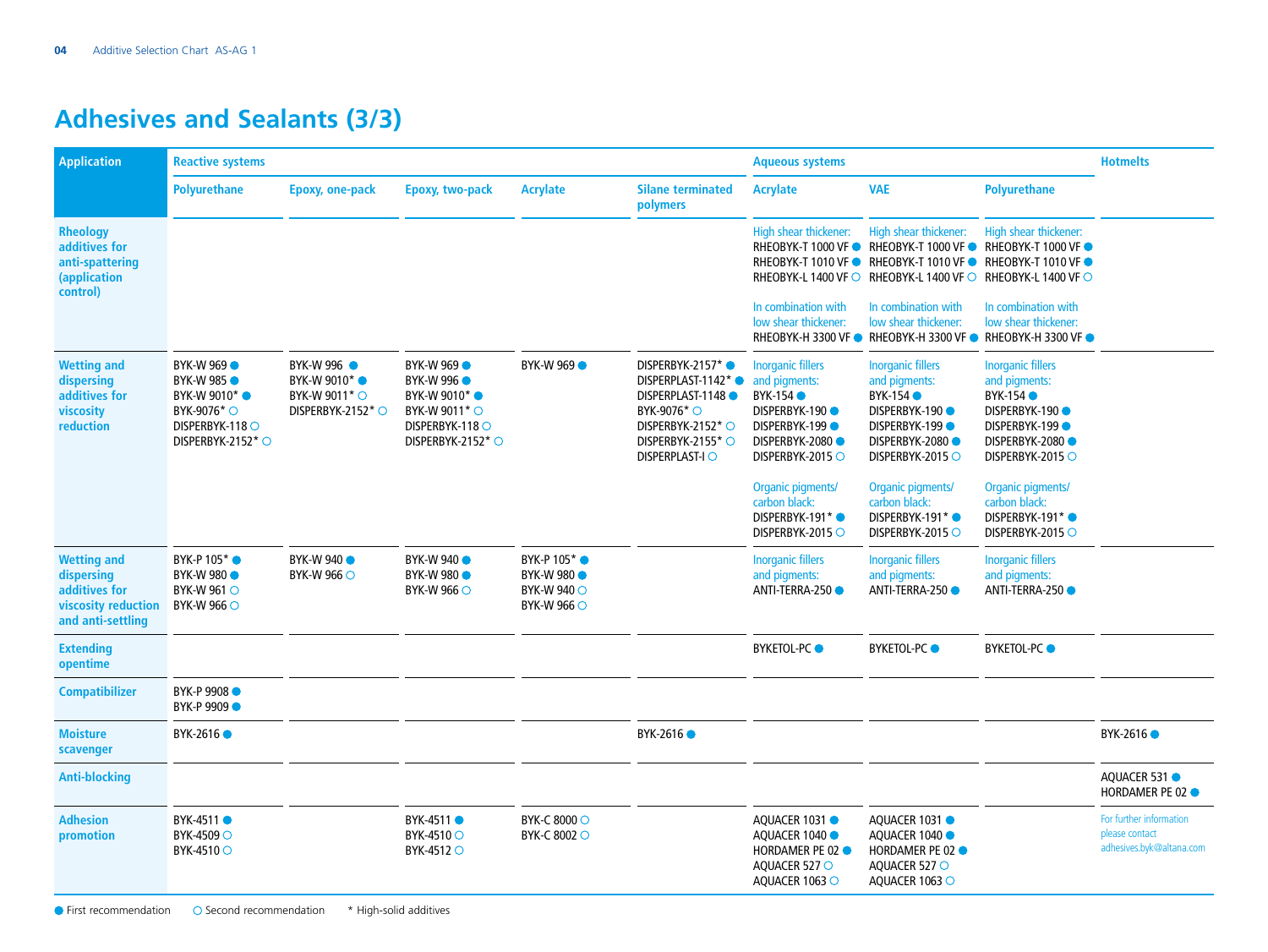#### **Discover adhesives again with BYK**

Today, in many industrial segments like the automotive and electronic industry, the use of adhesives as a connecting element is out of the question. New materials and processing technologies require modern and innovative adhesive systems which are inevitably combined with effective and efficient raw materials.

#### **BYK is your competent technology partner when it comes to improving adhesive performance!**

As the market leader for surface additives, pigment and filler wetting BYK's core expertises lead to innovative additives for many different kinds of adhesives. BYK understands the language of the adhesive market.

#### **Additives for Adhesives and Sealants**

- Defoamers and air release additives
- Liquid rheology additives and organo clays
- Wetting and dispersing additives
- Surface additives
- Wax additives